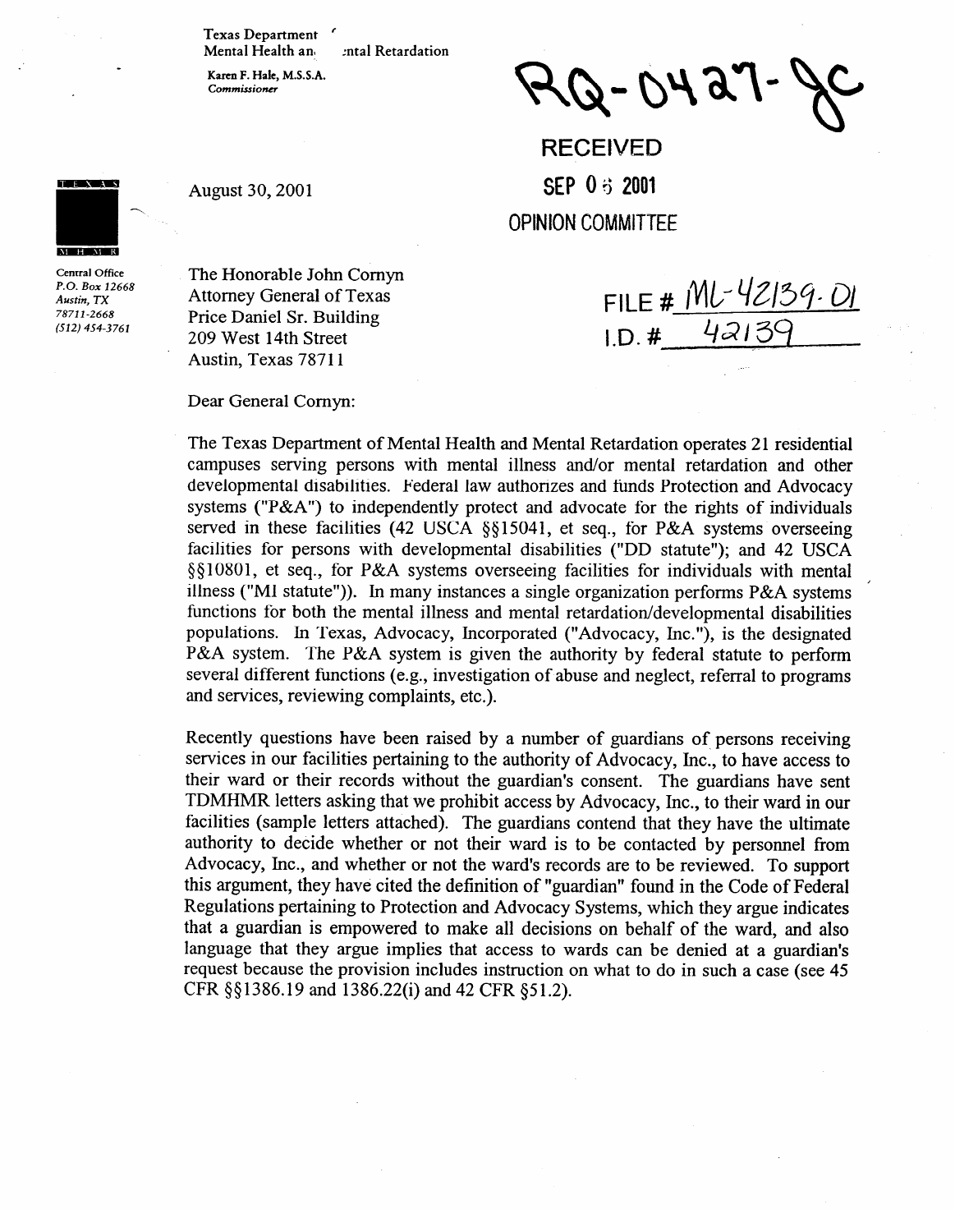The Honorable. 11 Cornyn c August 30,200l Page 2

However, Advocacy, Inc., claims to have a right of access to consumers, irrespective of guardian consent, citing to 42 USCA  $\S15043(a)(2)(H)$  of the DD statute, which provides:

*(2) such system shall--(H) have access at reasonable times to any individual with a developmental disability in a location in which services, supports, and other assistance are provided to such an individual, in order to carry out the purpose of this part;* 

Further, they cite to the federal regulations on the MI statute, 42 CFR  $\S 51.42(c)(d)$ &(e), which, they argue, indicate that P&A systems are allowed to perform its statutory investigative and monitoring activities irrespective of a guardian's refusal of access.

In addition, the P&A system's right to access an individual's records is a companion issue we would like addressed in situations where the individual's guardian has prohibited access to those records. While the above-cited statutes have provisions that address the right of access to records in varying circumstances, there is a difference of opinion about whether a guardian can ultimately prohibit access to records when the opinion about whether a guardian can ultimately prohibit access to records when the red is system has offered assistance to the guardian and the guardian has rejected the offer.

To our knowledge, the specific issues raised above have not been directly addressed by a court in our jurisdiction. However, there have been a number of recent court decisions from other jurisdictions including Iowa Protection and Advocacy Services, Inc. v. Gerard Treatment Programs, L.L.C. (2001 WL 720631 (N.D. Iowa)). This case *Incress* as a good review of the issues presented and discusses the other federal case law pertaining to  $P\&A$  system access and authority. However, this case limits its discussion to P&A system access under the MI statute. The court also does not directly address the issue of P&A access to the actual patient (talking to or interviewing the patient) as opposed to accessing their records.  $\overline{a}$  to accessing the set of  $\overline{b}$ 

Your advice and counsel are, therefore, respectfully requested with regard to the following questions: following questions:

1. May Texas' P&A system, Advocacy, Inc., have access to individuals (both persons with mental illness and persons with mental retardation/developmental disabilities) receiving services in TDMHMR facilities when these same individuals' guardians have specifically refused to allow such access?

individuals' guardians have specifically refused to allow such access?